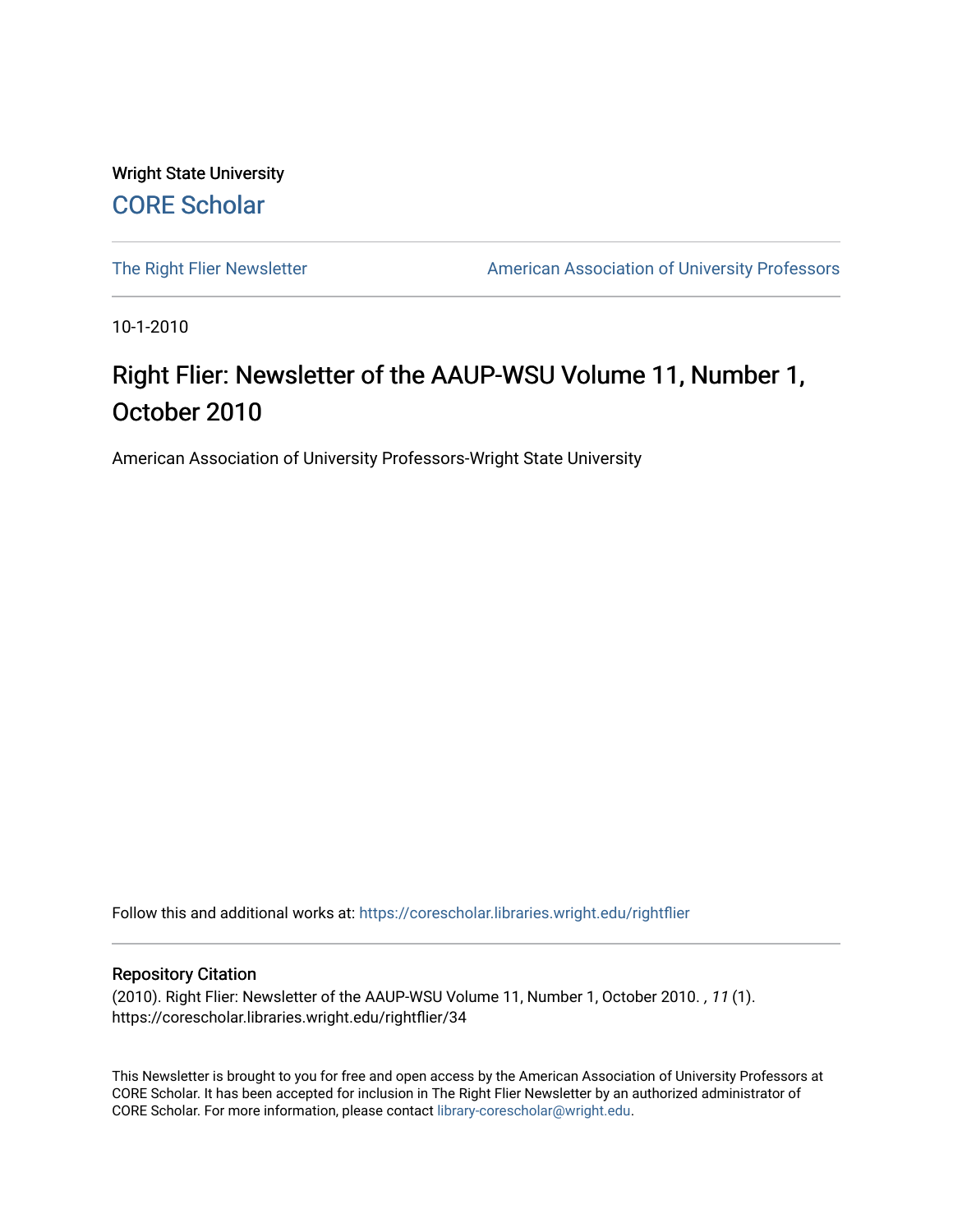Editor: Martin Kich

# October 2010 **The Right Flier**

Volume 11, Number 1

# **Workload under Collective Bargaining at WSU: A Brief History**

**by** 

### **Rudy Fichtenbaum Chief Negotiator AAUP-WSU**

To understand the tentative agreement that we are asking you to ratify, itmay be helpful to understand the history of our bargaining over workload at Wright State. As you will see below, it has been a challenge to negotiate workload policies that ensure reasonable limits to teaching loads. Only broad faculty support for the efforts of our union have enabled progress on this issue.

In 1999, during our first contract negotiations, AAUP-W9J proposed a workload article aimed at preservirg the status quo. The administration refused to bargain over workload, so AAUP-WSU filed an unfair labor practice (ULP) with the State Employment Relations Board (SERB) for failirg to bargain in good faith over a mandatory topic concerning wages, hours and terms and conditions of employment. The administration, in return, filed its own ULP, alleging that the AAUP-WSU had asked to bargain over a prohibited topic for negotiations.

9:RB dismissed AAUP-W9J's ULP and found probable cause that AAUP-WSU had committed an unfair labor practice by asking to bargain over a prohibited topic. SERB then scheduled a hearing on the administration's charge before an administrative law judge (AL).

At the heart of the case was a clause in Ohio Revised Code (ORC) 3345.45, which states:

On or before January 1, 1994, the Ohio board of regents jointly with all state universities, as defined in section 3345.011 of the Revised Code, shall develop standards for instructional workloads for full-time and part-time faculty in keeping with the universities' missions and with special emphasis on the undergraduate learnirg experience. The standards shall contain clear guidelines for institutions to determine a range of acceptable undergraduate teaching by faculty.

## **Newsletter of the AAUP-WSU**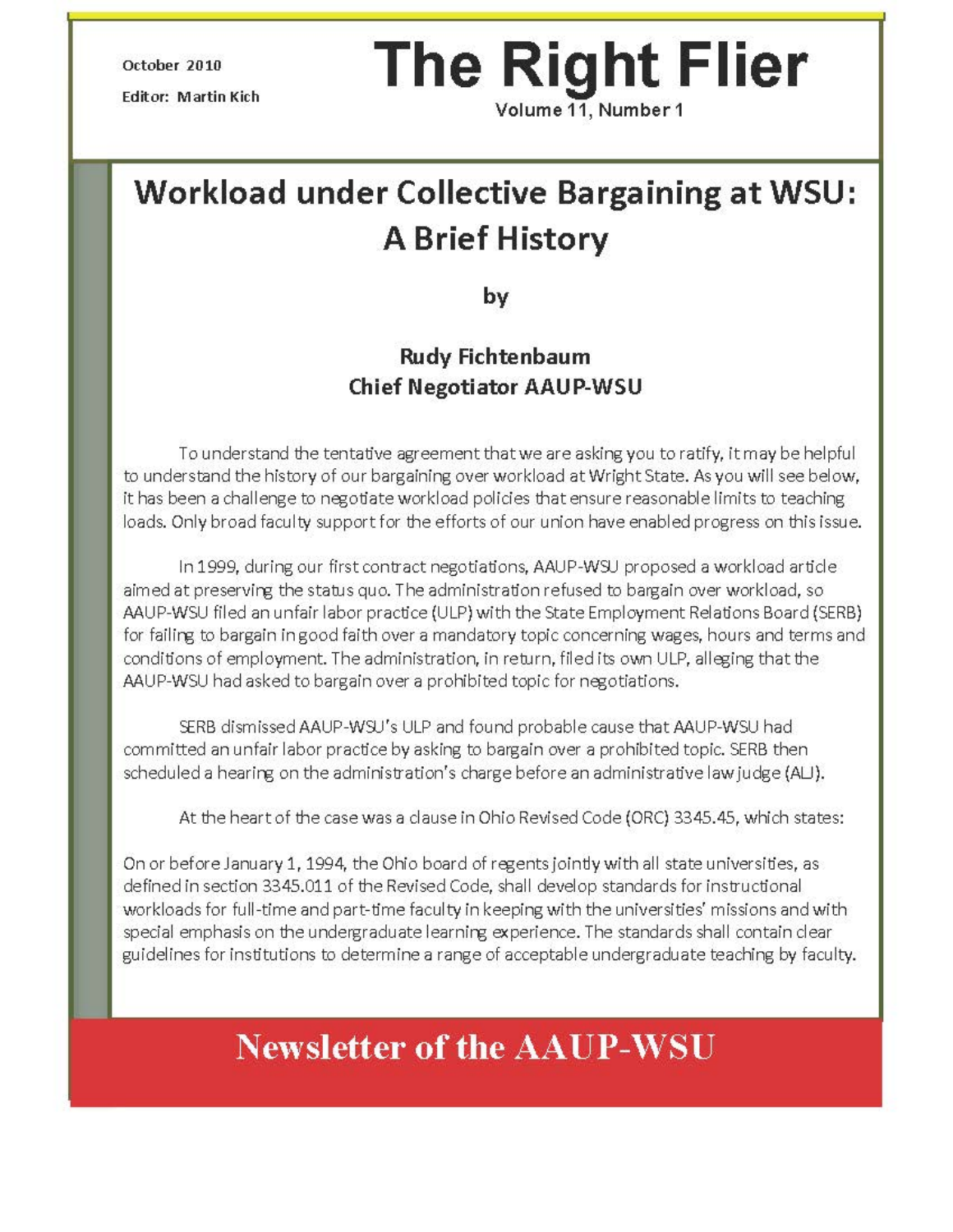On or before June 30, 1994, the board of trustees of each state university shall take formal action to adopt a faculty workload policy consistent with the standards developed under this section. Notwithstanding section 4117.08 of the Revised Code, the policies adopted under this section are not appropriate subjects for collective bargaining. Notwithstanding division (A) of section 4117.10 of the Revised Code, any policy adopted under this section by a board of trustees prevails over any conflicting provisions of any collective bargaining agreement between an employees organization and that board of trustees.

When ORC 3345.45 was passed, the administration at Central State University unilaterally increased the teaching load of the faculty. The AAUP at Central State filed a lawsuit, alleging that the language in ORC 3345.45 violated the equal protection clauses of the Ohio Constitution and the U.S. Constitution. The argument was that all other state employees had the right to bargain over workload and that faculty members were being singled out, hence being denied equal protection. The case made its way to the Ohio Supreme Court who ruled in favor of the Central State Chapter of the AAUP. The Ohio Attorney General appealed to the U.S. Supreme Court. By writ of certiorari (without hearing the case), the U.S. Supreme Court declared that ORC 3345.45 was not a violation of the equal protection cause of the U.S. constitution. The basis for this decision was the rational basis test, which said treating faculty members differently was constitutional because it was "reasonably related" to a government interest, i.e., the education of Ohio's <sub>.</sub> citizens. The case then went back to the Ohio Supreme Court, which then reversed its previous decision..

So, the university's ULP was heard by SERB's AU. Our attorney argued that the law speaks only to undergraduate teaching and that the plans developed and approved by trustees were to develop a workload policy that was consistent with standards that would determine a range of undergraduate teaching. Nowhere does the law say that workload is a prohibited topic for negotiations; it says only that the policy dealing only with undergraduate teaching would prevail over any collective bargaining agreement (CBA).

The ALJ ruled that AAUP-WSU had committed an unfair labor practice because, she construed ORC 3345.45 as declaring that all aspects of workload were prohibited topics of negotiation. AAUP-WSU appealed to the full three-member State Employee Relations Board, and the Board overruled the AU on a

technicality: at the time AAUP-WSU had asked to bargain over workload ,the Ohio Supreme Court had not yet reconsidered the case based on the decision of the U.S. Supreme Court. Therefore, the Board concluded that AAUP-WSU could not have known that workload was a prohibited topic at the time it asked to negotiate about workload. However, the Board concluded that if AAUP-WSU had asked to bargain over workload after the Ohio Supreme Court's reversal of its original decision then it would have committed an ULP. AAUP-WSU then appealed this decision to the Greene County Circuit Court, and the court ruled that we did not have standing because we had not been found guilty of an ULP. At the same time Judge Reid wrote: "As WSU points out, nowhere does SERB's Order state that all matters directly or indirectly related to the issue of faculty work load [sic] are prohibited subjects of collective bargaining under R.C. 4117.11." Thus, remarkably, the administration argued before a judge that SERB's opinion did not state that bargaining over workload was prohibited. Judge Reid concluded his ruling by writing, "Finally, SERB's Order does not deny AAUP the right to bargain over faculty workload." (emphasis ours)

At this point AAUP-WSU had spent more than \$35,000 and the administration was not trying to increase our workload, so we decided to drop the case.

In 2005, during negotiations for our third CBA, AAUP-WSU again raised the issue of negotiating over workload. In a memo dated January 21, 2005, the administration wrote, "the University values the input of AAUP-WSU on this issue and invites conversation on the subject [workload] to begin as soon as possible. Such conversations will be outside the collective bargaining process. In addition the University is currently willing to negotiate with the AAU P-WSU about possible provisions for grieving workload **assignments."** 

In response to this memo AAUP-WSU proposed forming a joint committee outside contract negotiations to establish a workload policy for all tenured and tenure-track faculty, with stipulation that the policy would not be changed without the agreement of both parties and that violations of the policy could be grieved by bargaining unit faculty using the procedures in the CBA. Our offer, rooted in the concept of shared governance, was rejected by the administration. Eventually, we reached a new tentative agreement and withdrew our proposal on workload.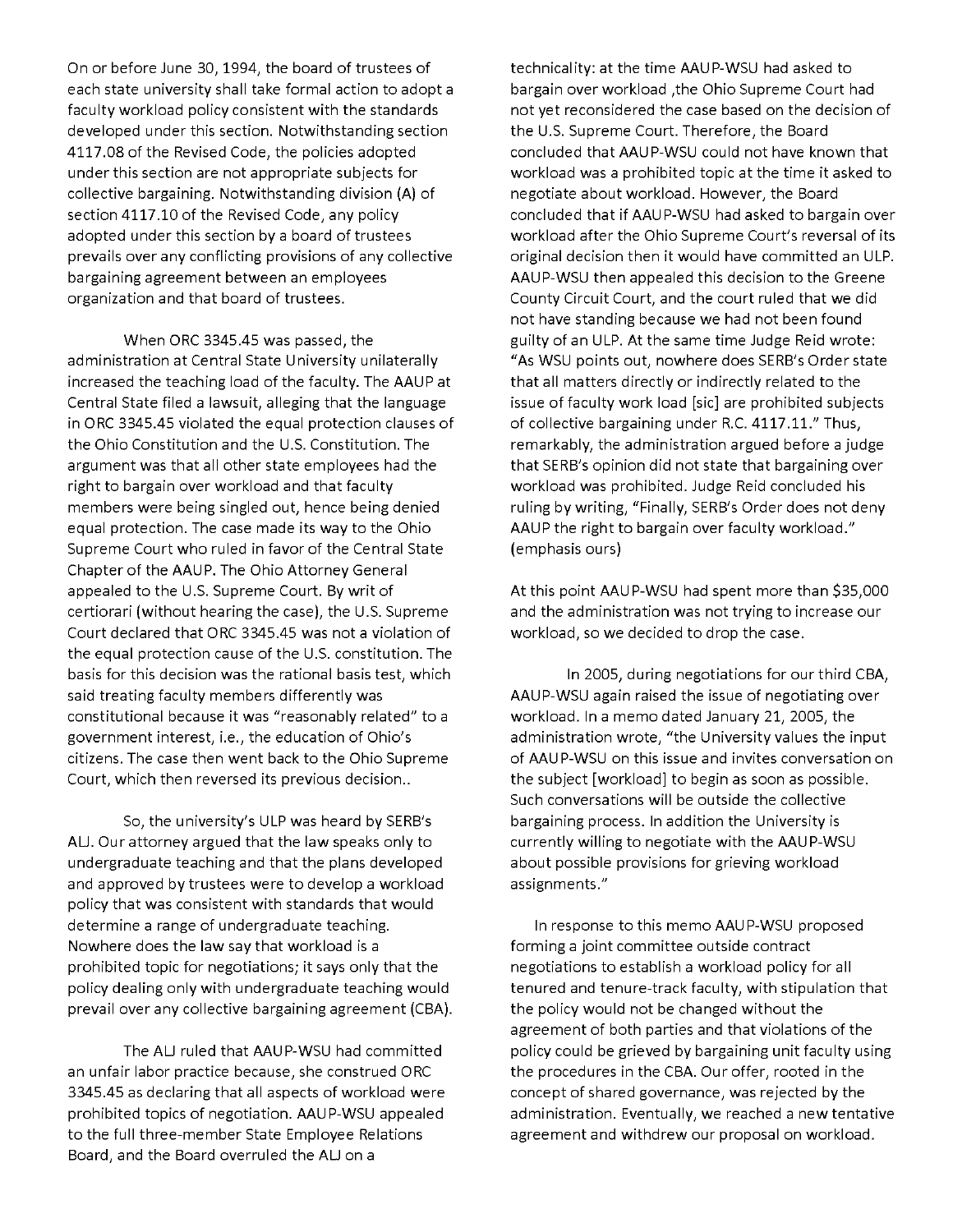In November 2007, the administration circulated a proposal to change workload policies. In this proposal, the administration stated that the baseline teaching load for faculty should be 12 quarter hours per term and that faculty who were active researchers would have a reduced teaching load similar to the teaching loads currently assigned to faculty. This was the first time that the administration attempted to tie teaching loads to scholarly productivity. It was the position of the administration that they had the right to unilaterally change workloads as a "management **right."** 

On November 16, 2007 Anna Bellisari, then President of AAUP-WSU sent a letter to the administration stating:

The position of AAUP-WSU on this matter is simple: the proposal and the effects of the proposal are mandatory topics of negotiation, as is made clear by ORC 4117.03, "Rights of public employees". Since we anticipate beginning negotiations in January about a successor to the current collective bargaining agreement, we suggest that negotiations about the proposal and its effects take place at that time.

President Bellisari conclude her letter as follows:

It is our belief that we could succeed in negotiating a workload policy beneficial to both sides, making sure that the policy is fair and that alleged violations of the policy would be grievable.

In closing, we hope that the University will take the high road and negotiate the proposal as well as its effects. At the same time we want you, the President, the Provost and the Board of Trustees to understand in no uncertain terms that the Bargaining Unit Faculty represented by AAUP-WSU are prepared to use all of the resources at our disposable to fight a unilateral imposition of a non-negotiated workload policy.

Subsequently, the administration decided to drop or at least postpone the idea of changing our workload policy.

This brings us to the present. When the Chancellor and Board of Regents "recommended" that all universities adopt the semester calendar, the administration approached AAUP-WSU to ask us to agree to a change in our Calendar Article in our current CBA. Since we knew that agreeing to a change in calendar from quarter to semester would entail a

change in teaching loads, we responded by saying we would not agree to change the calendar unless the administration agreed to negotiate over workload. The administration could have waited until negotiations for a successor agreement, which would likely begin in January of 2011, to negotiate over a new calendar. The AAUP-WSU could have refused to agree to a change in calendar and forced negotiations to go to fact-finding. A fact-finder would have almost certainly ruled in favor of the administration and the administration would have been free to impose a new calendar and unilateral changes in workload. At that point our only choice would have been to strike or accept the workloads imposed by the administration. In other words, the administration could have almost certainly prevailed in imposing a new workload policy with a **research requirement.** 

The sticking point for the administration was that they needed the faculty to do the work of converting the curriculum, and they needed a new semester-based calendar approved in 2009 so that planning for conversion could begin soon enough to meet the deadline for converting to semesters in the fall of 2012. So the AAUP-WSU again proposed what we had proposed in 2005: negotiating a workload agreement outside of the collective bargaining agreement, which would have a grievance procedure and could not be changed without the agreement of AAUP-WSU.

Having little choice, the administration agreed to our proposal, and the parties signed the March 2, 2009 "Memo of Understanding Concerning Workload **and Conversion to Semesters." This Memorandum of**  Understanding (MOU) outlined certain parameters for the workload agreement that the parties were to develop. The MOU stated that teaching loads specified in the anticipated workload agreement would not increase the cost of instruction, would not affect the income of bargaining unit faculty, would not increase the overall teaching per bargaining unit faculty member in any college, and would maintain the quality of instruction. The MOU also stated:

The parties anticipate that the agreed-upon workload policy will, for the large majority of Bargaining Unit Faculty, result in no substantial change in teaching load. However, the parties further anticipate that the agreed- upon workload policy will include descriptions of expected faculty productivity in teaching, scholarship, and service in each college or department.